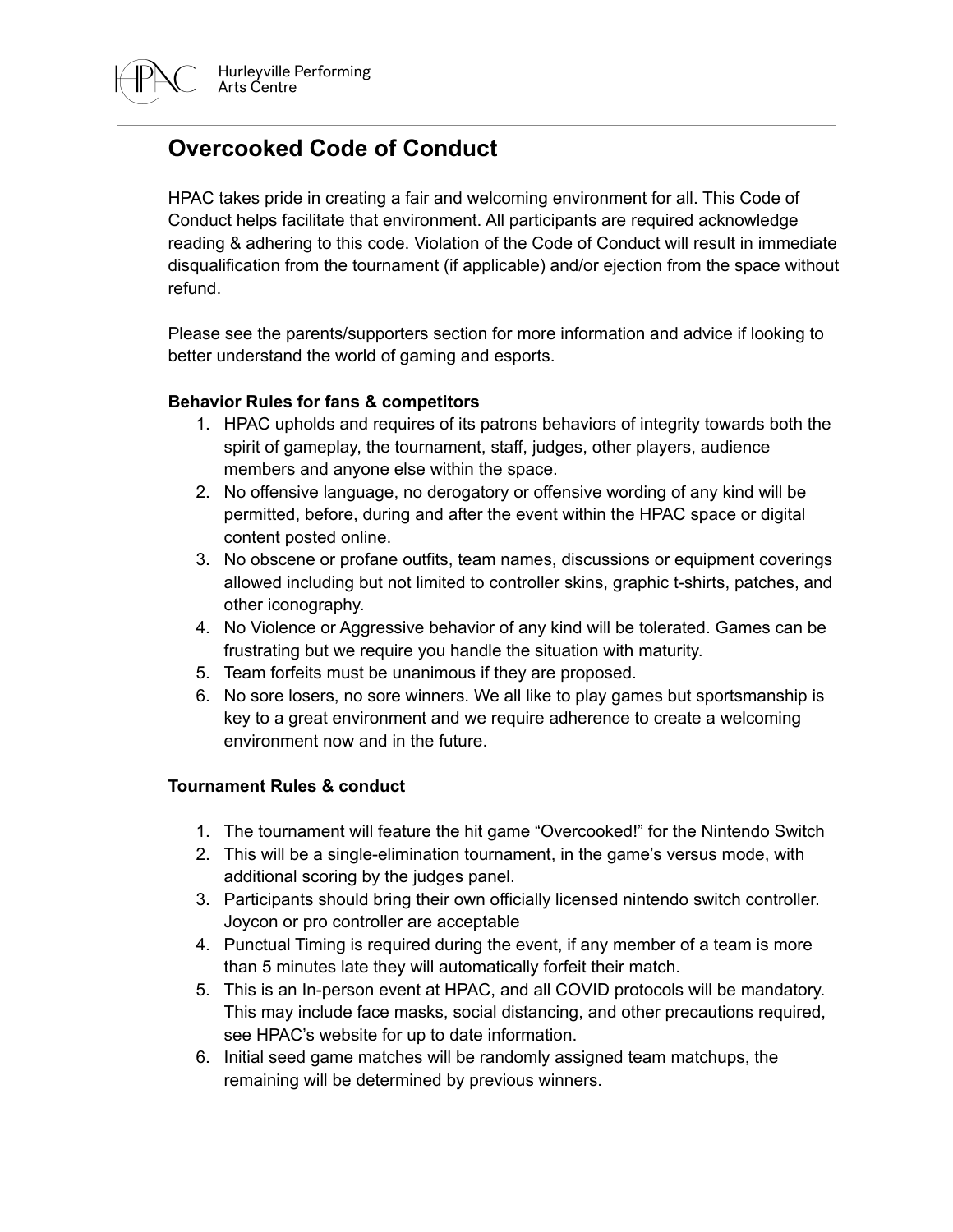

- 7. No rule changes after the start of the tournament. HPAC will uphold it's own integrity policy by posting all rules by the start of the tournament and they will remain immutable until the tournament has ceased.
- 8. HPAC Retains the right to correct match outcomes if foul play is found to have occurred, this could be for a number of reasons such as interference, cheating, controller modifications, etc.

HPAC will work proactively to create a welcoming environment where everyone feels safe, regardless of gender, gender identity, origin, physical ability, sexual orientation or religion. And age where applicable.

A goal of HPAC is to encourage a more open and welcoming approach to competitive gaming. Highlighting the most positive examples and rewarding them, sets the tone for our events and online presence. Players will be rewarded for good sportsmanship and behavior.

## For parents and supporters

Esports/Competitive gaming is a relatively new phenomenon that became firmly established in the early 2000s. It is about individuals or teams competing against each other in computer or video games. Competitive gaming is also one of the fastest growing sports in the world. It is now a natural part of the lives of many young people, where they spend a lot time playing the games and on the social platforms where they are discussed

Despite their enormous popularity, parents can often find it difficult to understand how the games work or what the attraction of them is. This document strives to support esports to build positive norms and to help fulfill the great potential that exists for it to be an inclusive space. The structure of esports is somewhat unique, in that people from very different backgrounds have the opportunity to participate, to a much greater extent than other sports

- **One of the challenges facing esports is the lack of parental presence.** It is much more difficult for a young sport to build positive frameworks without help from the adult world, so it is therefore important that you as parents get involved in your child's competitive gaming interest. Here are some practical tips on how you as a parent can increase your knowledge of Esports/ Competitive gaming and support your children.
- **Ask about the game.** As a parent, it can sometimes be difficult to come across as vulnerable or lacking in knowledge to your children – most of us expect to be able to answer most of the questions our child asks. It might even feel frustrating that we do not understand much of the child's main interest. The solution may sound simple - ask questions! Genuinely curious questions will often go a long way towards deepening your understanding. Many young people are more than willing to talk about their last game, or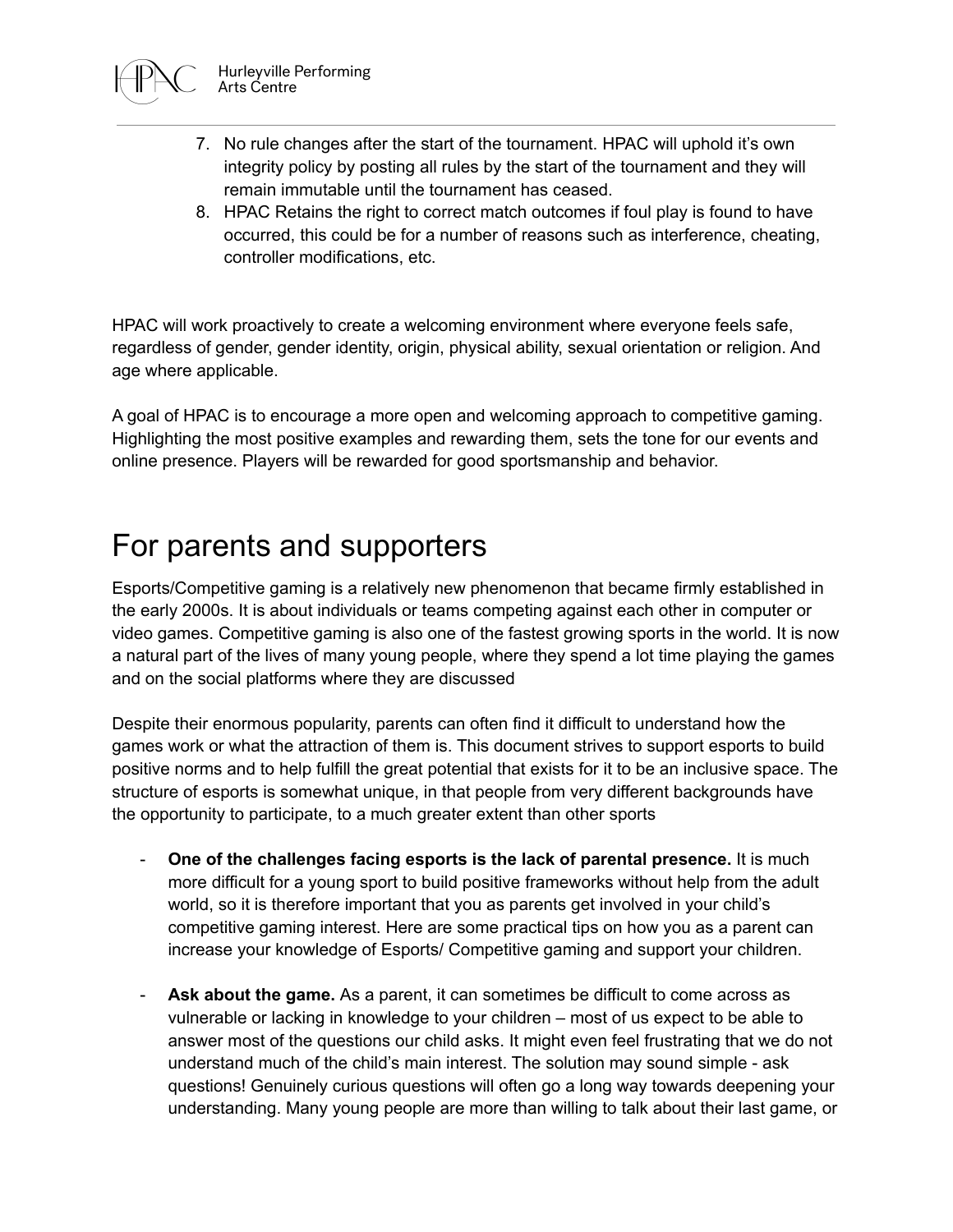

the character they play at the moment, but few get the chance to talk about it with a parent who really engages with them. Dare to give them the time and attention to share their world with you – the payback is truly worth it

- **Show that you value their interest.** Previously the primary meeting points for young people were physical locations such as the local recreation centre, but nowadays a lot of social interaction has moved to online environments. Games and social media are genuinely important for young people's social interaction and the building of self-esteem. There are many opinions on this development, but the fact remains - digital social interaction is important to adolescents and esports is an example of this. As a parent, you need to show that you value the interest and the time your child spends on esports, the same way as you encourage and value other hobbies. Doing so is a prerequisite for being able to talk about competitive gaming in a constructive way - if you do so, your children will talk to you about things that happened in the game environment, both positive and negative, in a natural way.
- **Learn the basics of the game.** You do not need to be an expert on your child's game, but a basic knowledge of it will help your communication with them immensely. A common example of a conflict surrounding the game is mealtimes. Matches vary in time, but they can often take 45 minutes or longer. If a parent knows roughly how long the games are, it becomes easier to set the deadline for when the last game before dinner will start. Of course, everyday life cannot only be guided by the game, but having to leave in the middle of a game in League of Legends, is comparable to being taken from a football match before it is finished. A player who leaves before the end of the game also suffers a penalty, such as a temporary suspension. It also causes problems for the team - it is very difficult to win a game with too few players. Compare that situation with a basketball team that must play a full game with only four players on the court
- **Play together.** For some parents, it might sound far-fetched to sit down at the computer or TV and engage in Video gaming with their child. It may seem complicated or difficult. But it is no different than playing football or reading a book with them. The energy you put into mastering the game will be repaid many times over when you share your child's favorite interests, and when you together experience all the emotions that competitive gaming creates. As a bonus, you increase your knowledge of the game, which makes it much more likely that your child will spontaneously bring up the events in and around the games - they know that you already understand
- **Go to a LAN party.** Take your kids or go yourself. To be at a LAN party, where people get together over a weekend to play games, as a curious onlooker or even as a participant, will go a long way to enhancing your understanding of competitive gaming. It will give you a chance to meet everyone involved in esports, from the organizers to the players, fans and commentators. There is no better way to get an overview of what esports is all about. Get involved in esports events View the LAN party or tournament like any other sporting event! You've probably driven your children to practice for other